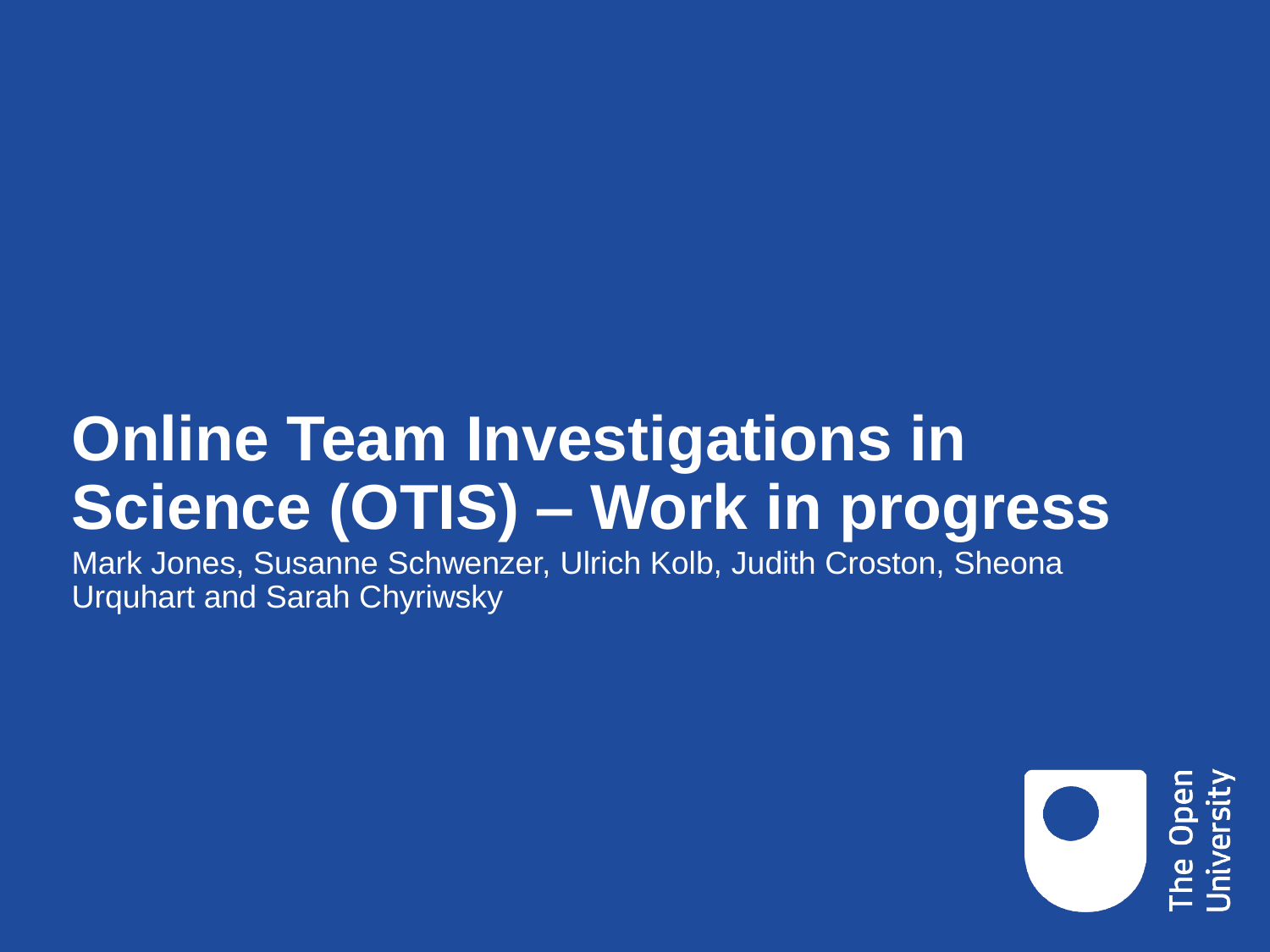

#### **OTIS**

# **Team investigations in Open University physical science modules**

#### **OU – Part-time, distance learning students**

#### **Astronomy / Planetary Science**

- S382 PIRATE robotic telescope
- S382 SDSS telescope data
- S818 Mars rover simulation

#### **Features**

Advanced undergraduate / taught postgraduate

Team working projects

Use synchronous as well as asynchronous communication tools

Varied models of assessment

# **Why this study?**

Anecdotally, these team working investigations seem to be enjoyable and effective.

We want a more scholarly analysis so we can understand these teaching activities in depth.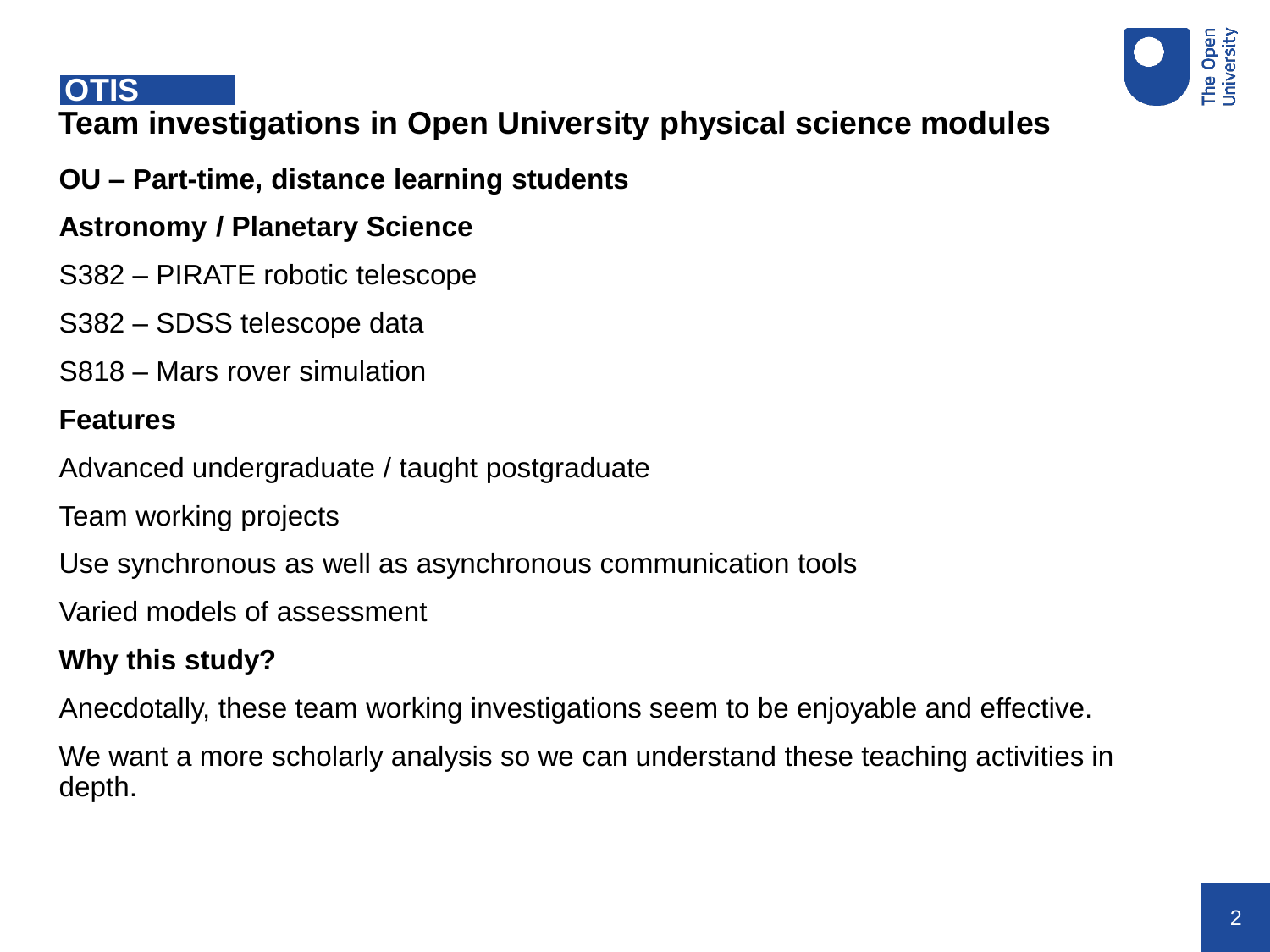

# **Cooperative learning in STEM subjects OTIS**

# **Why adopt cooperative learning? (small groups working towards a common goal)**

In face-to-face context, has long been recognised (e.g. Springer, Stanne and Donovan, 1999) as leading to improved student outcomes (in terms of assessment) in STEM subject areas.

Cooperative learning mirrors the collaborative working approaches used in STEM research and employment.

# **Challenges to cooperative learning in the distance learning environment**

- Interactions through CMC
- Accessibility issues related to types of CMC adopted
- Student availability
- Student attitudes to cooperative learning

But there is interest in CMC as a way of delivering authentic learning (e.g. Amory, 2014).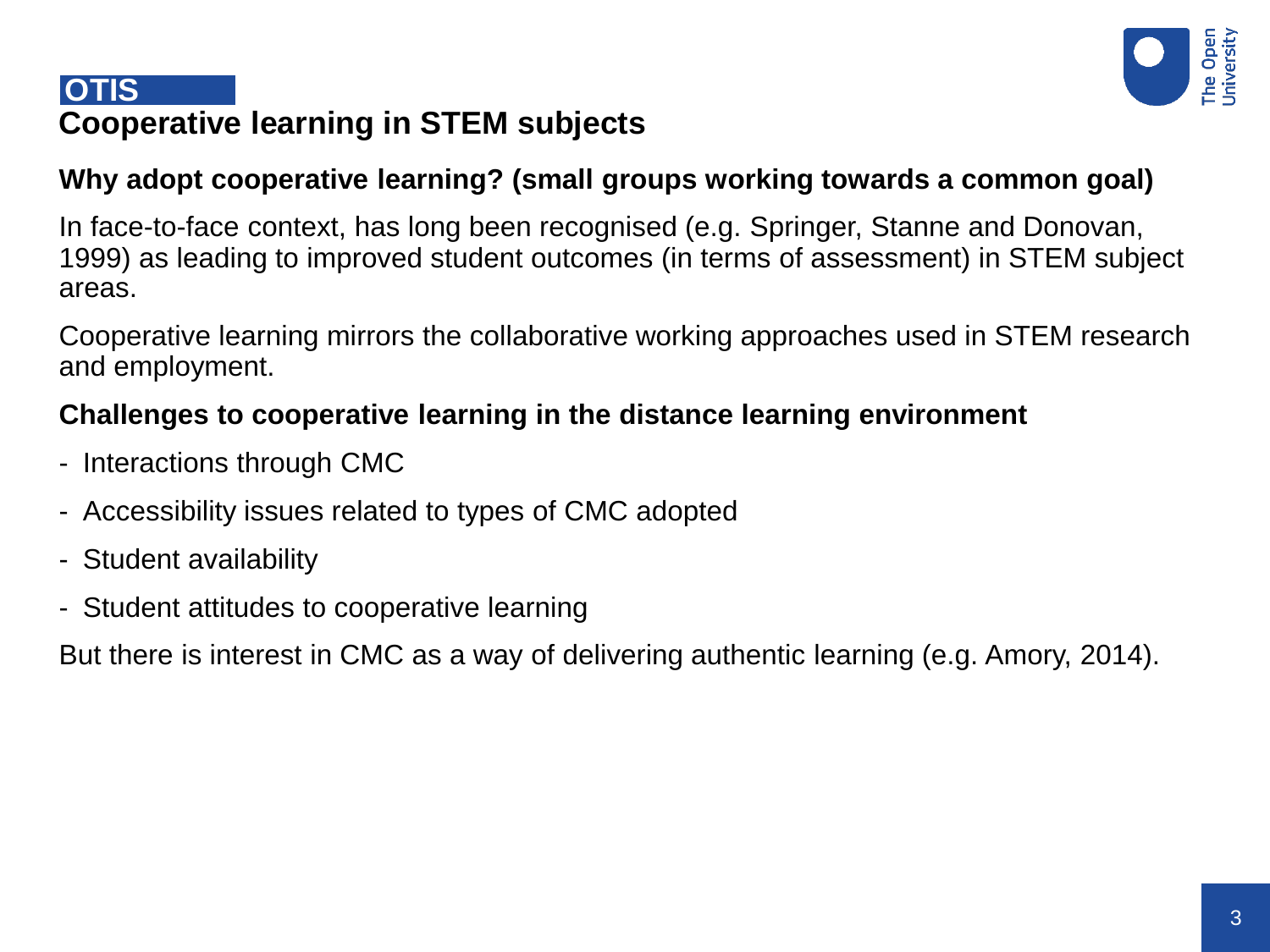

# **Themes in understanding online cooperative learning OTIS**

#### **Online cooperative learning**

Examples of cooperative working in the online environment at the OU: computing (Minocha and Thomas, 2007), psychology (Robinson, 2013), ICT (Donelan and Kear, 2018)

The mode of communication is clearly a very important factor, but it is far from being the whole story.

- Pedagogic design
- Student engagement and ownership of task
- Peer-learning
- Role of assessment
- Group dynamics
- Gender differences in participation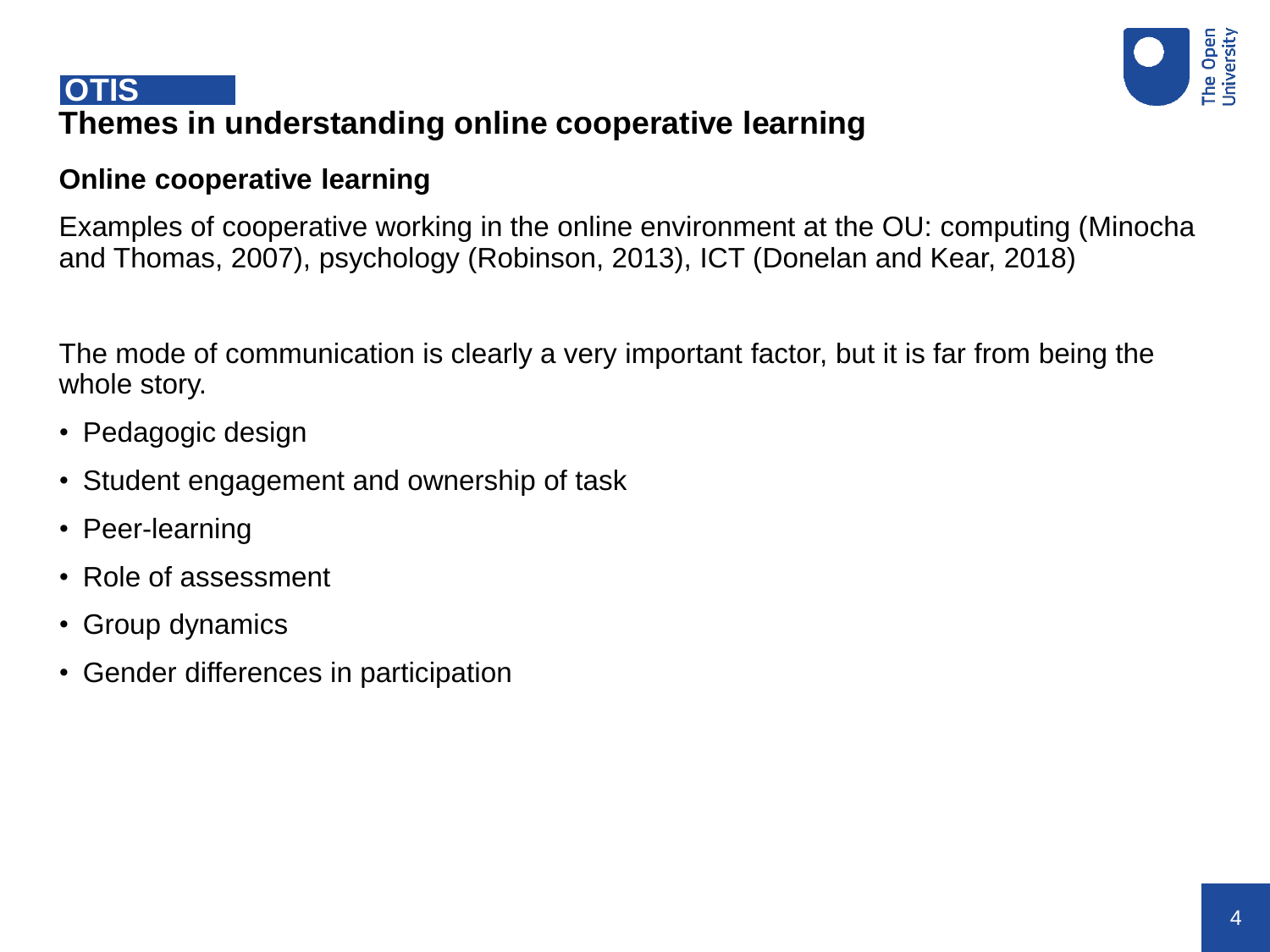

# **S382 – PIRATE robotic telescope OTIS**

Level-3 module 'Astrophysics'

Astronomical observation and data reduction addresses practical skills development.

#### **Rationale for team approach**:

- efficient use of facilities
- project tasks can be sub-divided between a group
- peer-learning

**Task**: To make new observations of a candidate variable star over a sufficient length of time that the nature of the variability can be determined.

**Duration**: 9 study weeks

**Group size**: 6 to 10 students

#### **Assessment**:

50% on a group report (written as a wiki) 50% on individual progress report (compiled weekly)

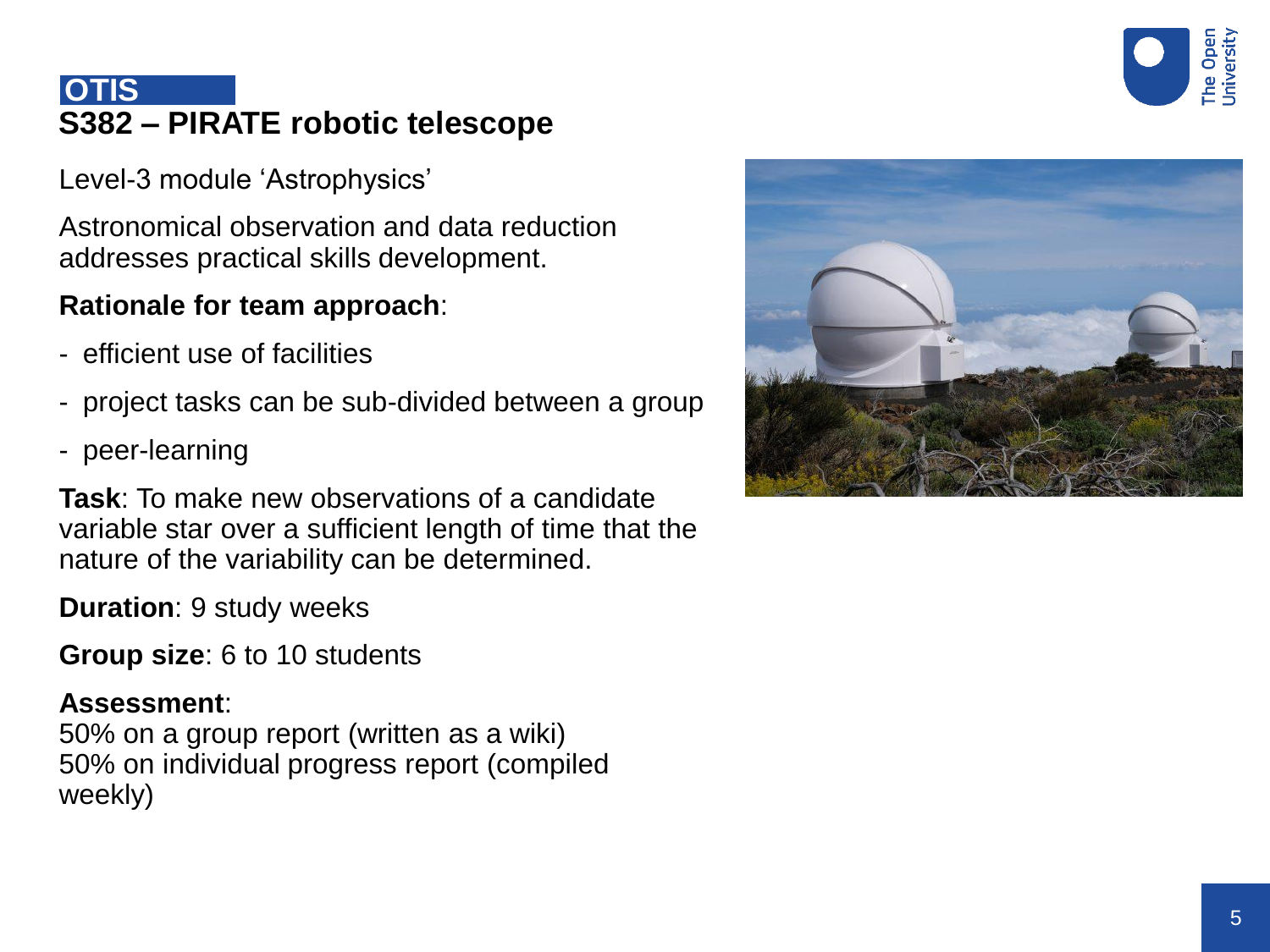

# **S382 – SDSS research database OTIS**

Level -3 module 'Astrophysics'

Astronomical data analysis addresses practical skills development. (Trend in astronomy is for increased use of automated surveys.)

#### **Rationale for team approach** :

- project tasks can be sub-divided between a group
- peer -learning

**Task**: The Sloan Digital Sky Survey contains optical spectra of many quasars. Students are asked to create a composite spectrum (extending into the ultraviolet) of quasars and assess whether this composite can be considered representative of quasars in general.

**Duration**: 9 study weeks (5 weeks in team working)

**Group size**: 6 to 10 students

#### **Assessment**:

50% on a group report (written as a wiki) 50% on individual progress report (compiled weekly)

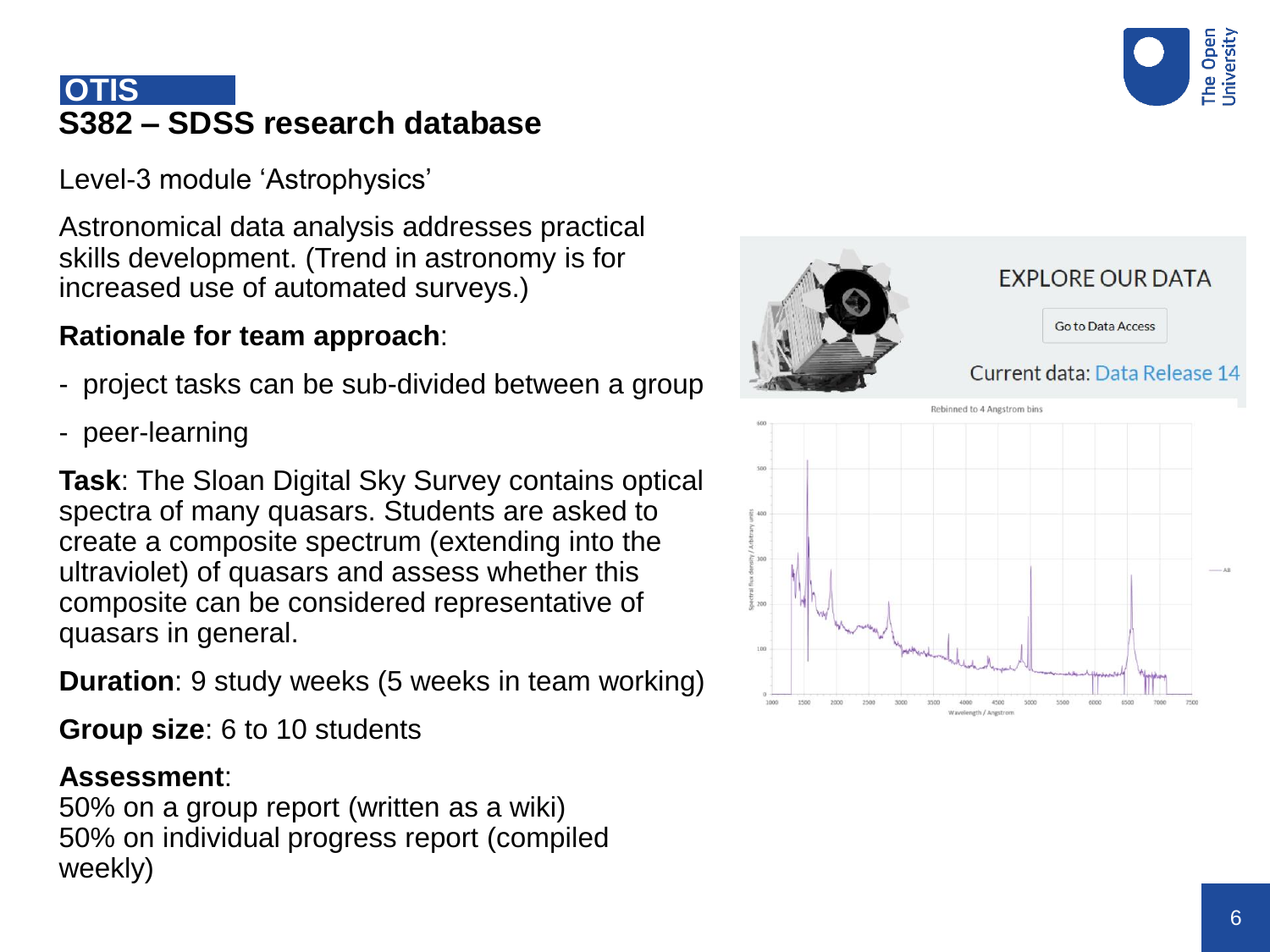

# **S818 Mars rover simulation OTIS**

Taught postgraduate module in space science

The Mars rover mission simulation develops skills in online team -working that are needed for space operations.

#### **Rationale for team approach** :

- Space mission operations require a team approach to ensure science goals are met based on analysis of science/engineering data and subject to engineering constraints.
- Peer learning
- Self-reflection on performance in team

**Task**: Explore a simulated Martian environment to search for geological signatures of the presence of water in the past. Rover has cameras and (simulated) analytical instruments.

**Duration**: 1 study week

Group size: 10-15 students

**Assessment** : Self -reflection exercise



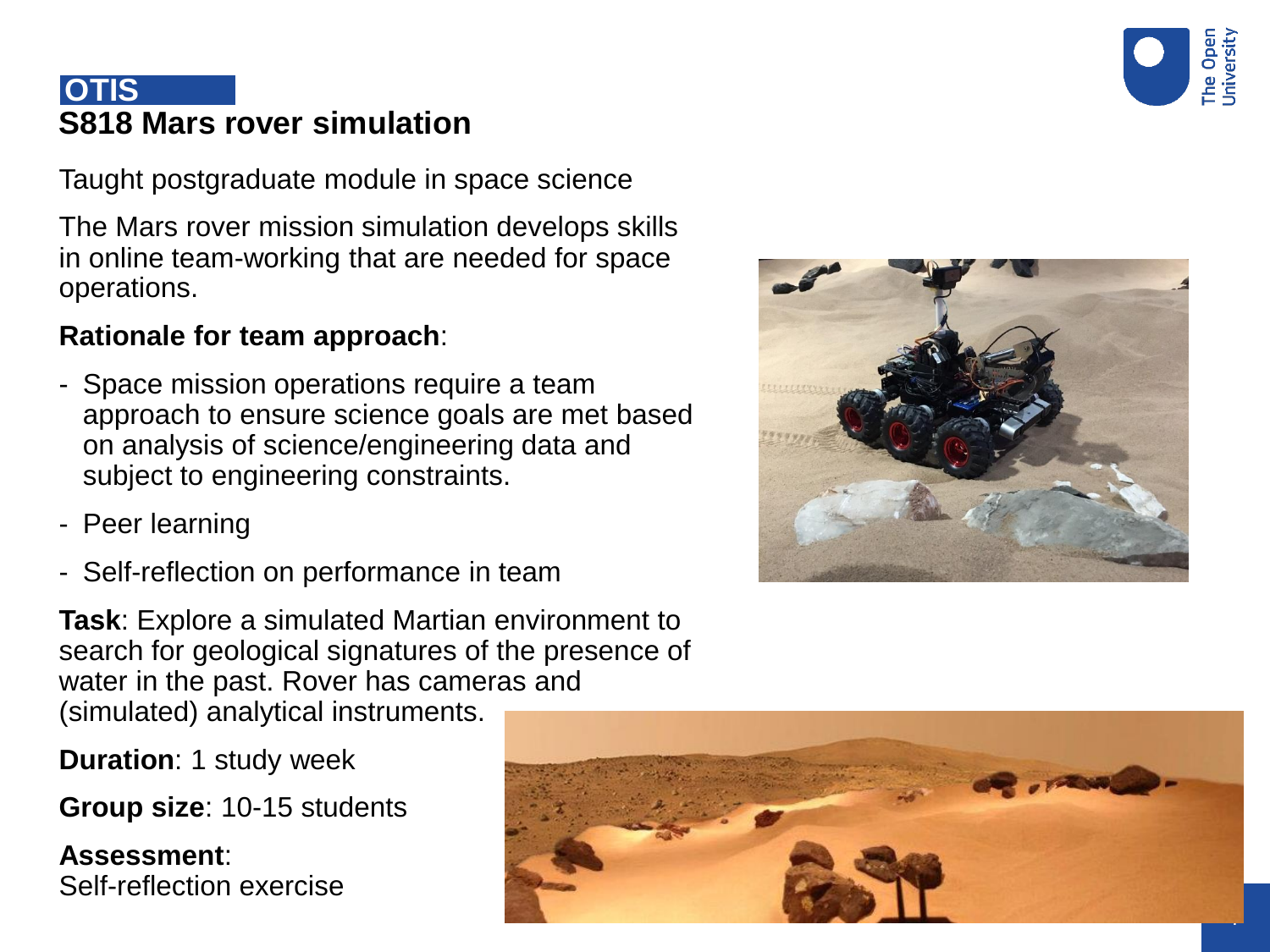

#### **Methods and data OTIS**

Two approaches:

- Synoptic analysis of online communications (forums, wiki)
- in-depth interviews with a sample of students

The synoptic approach should allow us to analyse trends of behaviour and identify factors and themes that require deeper study.

The interviews will probe student perceptions and will allow in-depth questioning: this will be especially useful for eliciting views that students are unlikely to share in the team setting.

#### **Cohorts in study – student numbers**

S382-2016: 72 (PIRATE), 92 (SDSS) S382-2017: 47 (PIRATE), 93 (SDSS) S818-2017: 51

S818-2018: about 50

We will characterise the cohorts by gender balance, previous educational qualifications.

We will also use posting data to characterise the degree of activity taking place in project forums.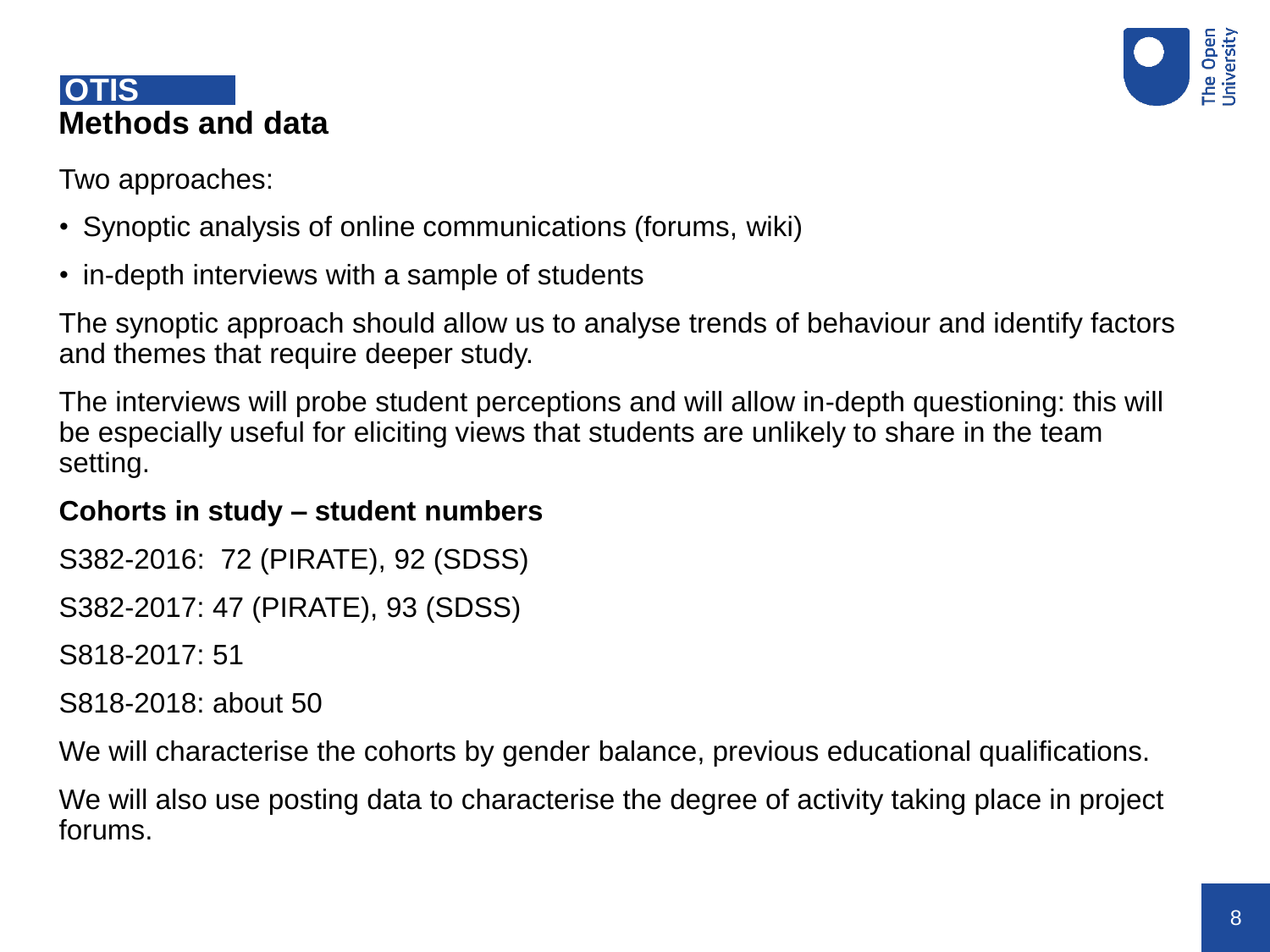

10

# **Synoptic data OTIS**

Accessible sources of data:

- Forum discussions (all modules)
- Report wikis (S382 only)

The forum data will be analysed qualitatively by theme.

Preliminary inspection of data suggests that this is useful for drawing out information related to - student engagement

- 
- group dynamics (forming, sustaining)
- peer learning

Example (preliminary inspection) – shows a lot of activity related to peer acknowledgement and team self organisation

| <b>Nodes</b>       |                                           |   |         |            |
|--------------------|-------------------------------------------|---|---------|------------|
|                    | Name                                      | 5 | Sources | References |
|                    | Acknowledging others                      |   | 1       | 100        |
|                    | Apologies (for absence, non-participation |   | 1       | 6          |
|                    | Clarification                             |   | 1       | 1          |
|                    | Collaborative writing (wiki)              |   | 1       | 26         |
|                    | Encouraging others                        |   | 1       | 3          |
|                    | Facilitation                              |   | 1       | 13         |
|                    | Group self-description                    |   | 1       | 1          |
| 田                  | Help offered                              |   | 1       | 3          |
|                    | <b>Initial attitudes</b>                  |   | 1       | 1          |
|                    | Late-joining or re-joining                |   | 1       | 2          |
|                    | Leading the group to make decisions       |   | 1       | 9          |
|                    | Managing the forum                        |   | 1       | 3          |
|                    | Off-topic sharing                         |   | 1       | 21         |
|                    | Peer learning                             |   | 1       | 4          |
|                    | Reflection on project                     |   | 1       | 2          |
|                    | Role selection                            |   | 1       | 27         |
|                    | Soliciting group feedback                 |   | 1       | 4          |
|                    | Student self-description                  |   | 1       | 5          |
|                    | Student summaries                         |   | 1       | 13         |
|                    | Technical issues (design)                 |   | 1       | 4          |
|                    | Time management                           |   | 1       | 2          |
|                    | Tutor intervention - at student request   |   | 1       | 8          |
|                    | Tutor intervention - not requested        |   | 1       | 7          |
|                    | <b>Tutor summaries</b>                    |   | 1       | 1          |
| $\left  + \right $ | Validation                                |   | 1       | 1          |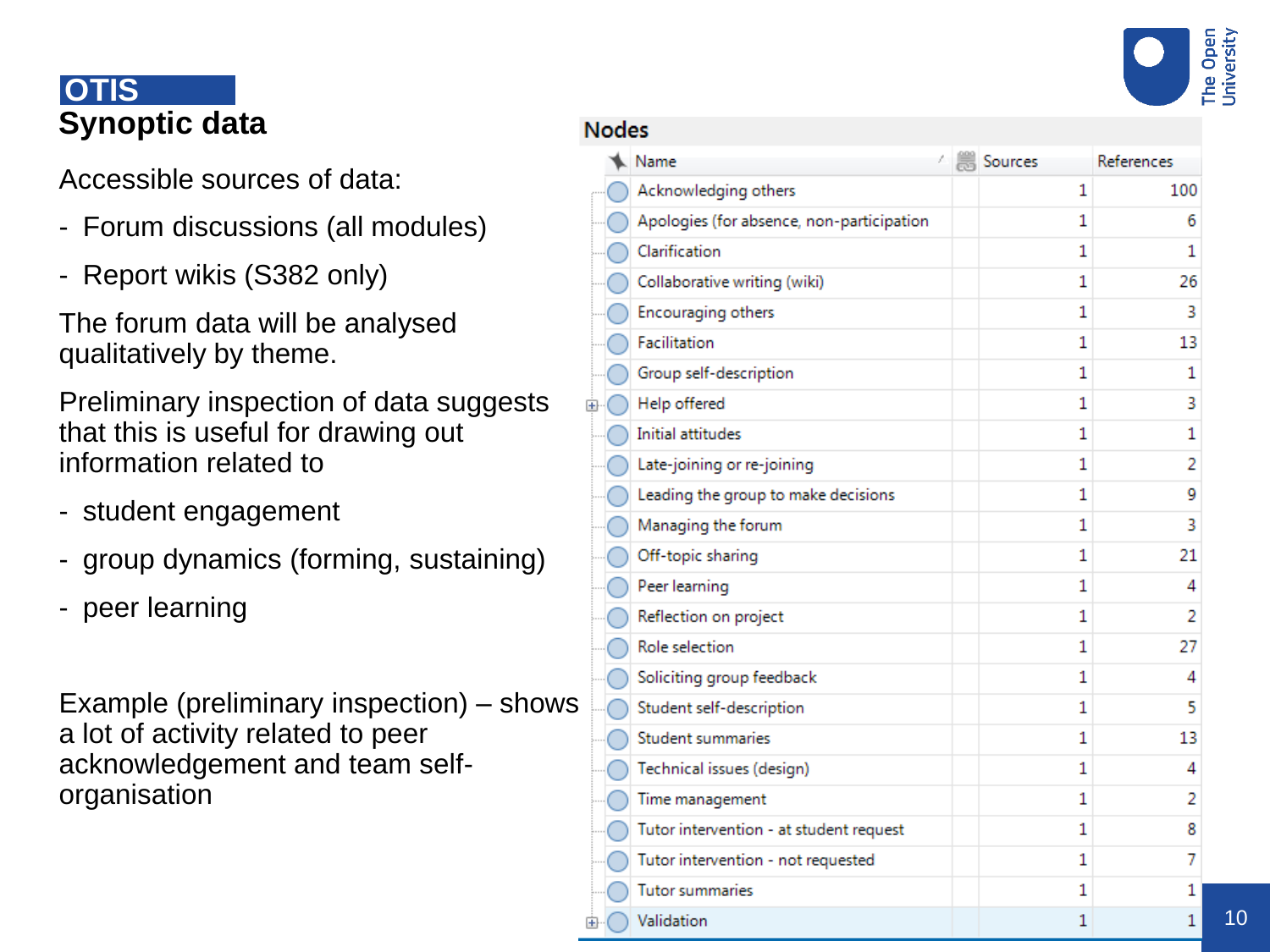

# **Structured conversations OTIS**

With a small sample (six students) from each project: (sample selection to be representative where possible)

In-depth discussion to explore all themes, but in particular to draw out information that is not usually disclosed online.

# **Example questions/prompts**

- Were there aspects of the way in which the activity was structured that were problematic or could be improved? [*Pedagogic design*]
- Can you tell me how you felt about the assessment task (or tasks) that related to this activity? [*Assessment strategies*]
- Overall, how would you describe the experience of working on a group project? [*Student engagement, general*]
- Do you think it is important for students to engage in this type of group activity? [*Student engagement*].

# **Analysis**

Qualitative thematic analysis of transcripts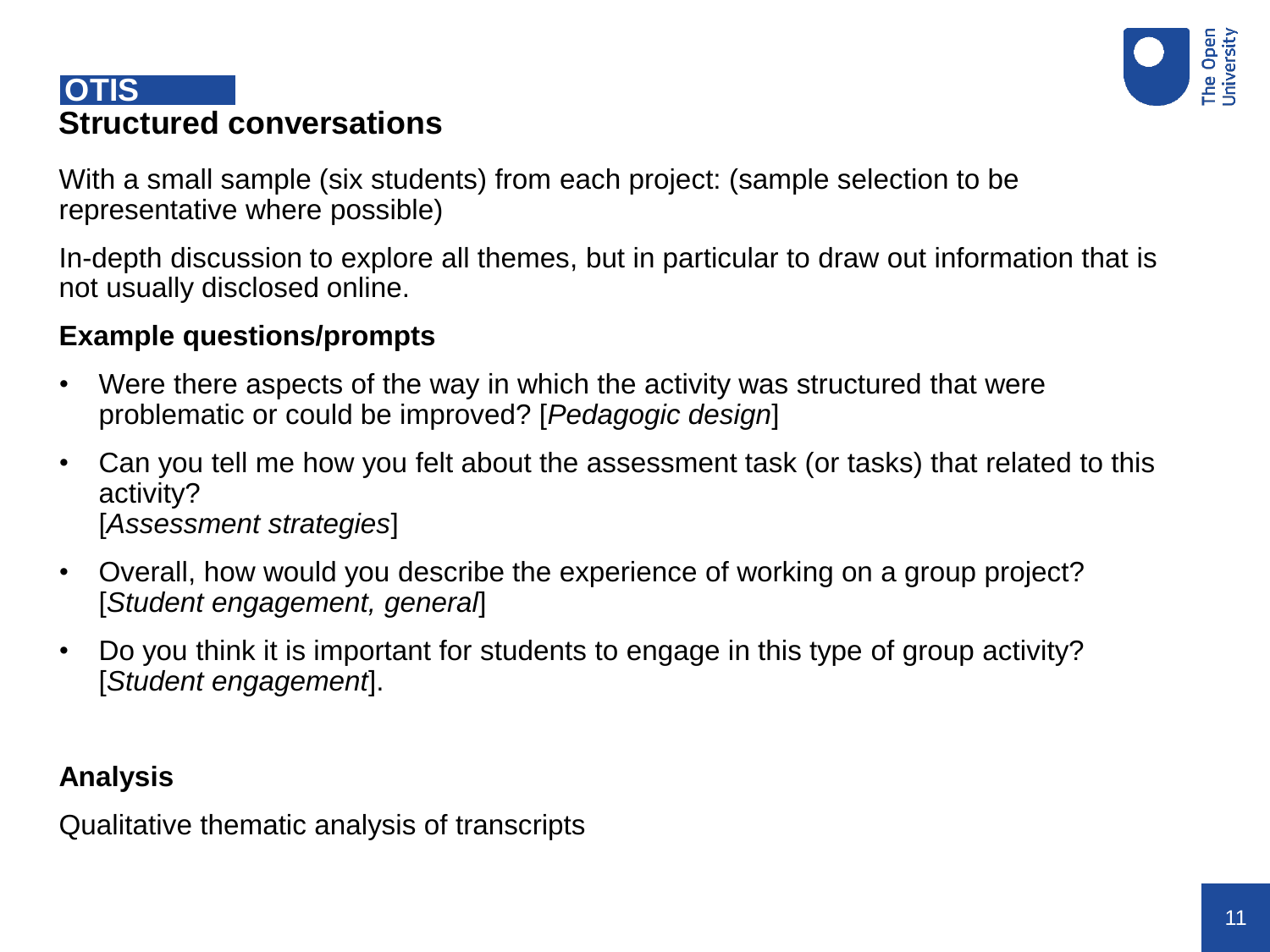# **Concluding comments OTIS**

A deeper understanding of team working investigations is important for the development of similar teaching tasks in STEM disciplines.

The findings of the study may feed into the professional practice of staff that are planning, designing or running similar activities.

This study should be of interest to the wider HE community in terms of its analysis of student engagement, and application to employability in an increasingly online world.

> *"Thanks Chris and to everyone else who's been so active this last week getting the wiki finished on time. The final report is just amazing! Incredible to read what we've acheived as a group over the last 10 weeks."*